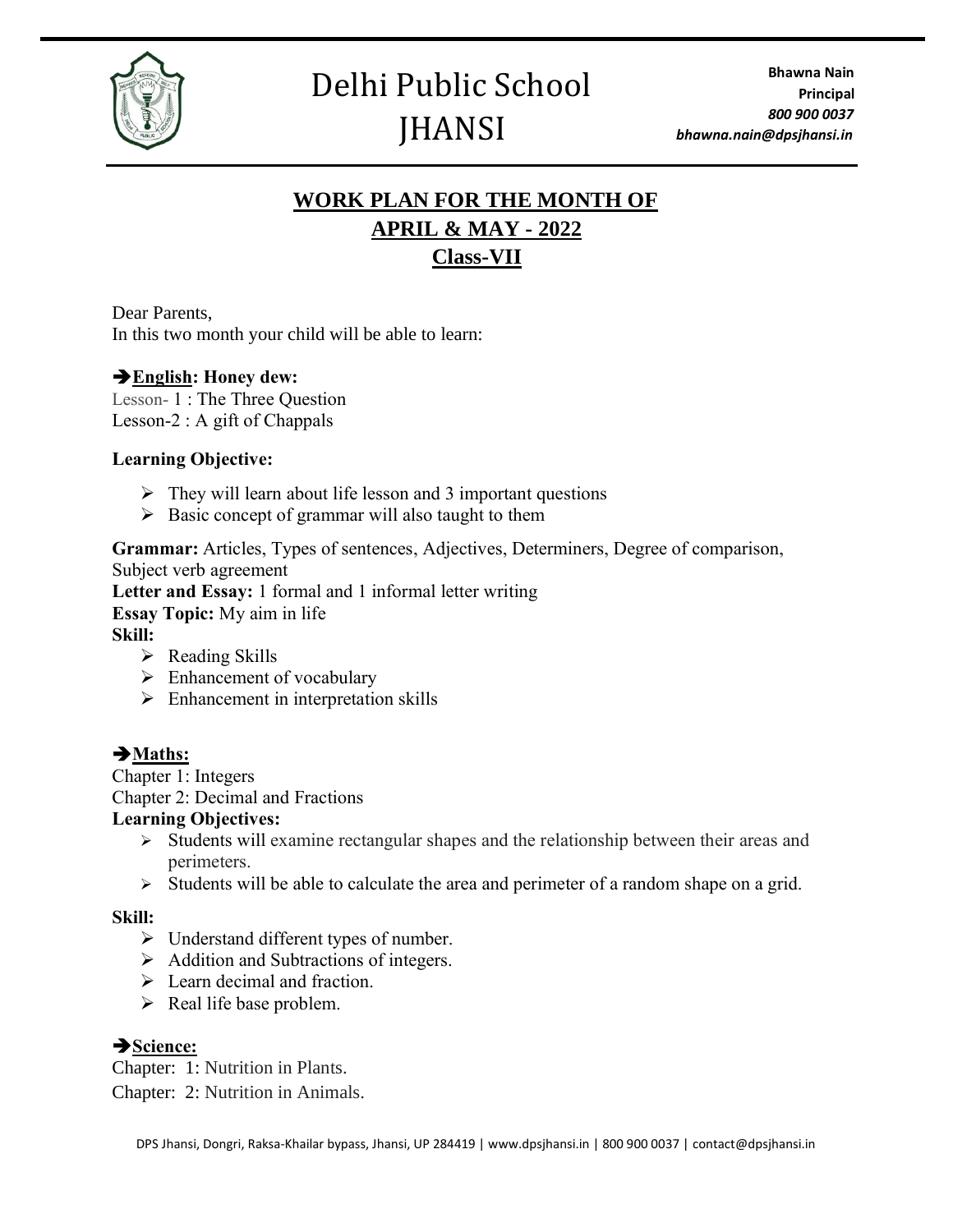

#### **Learning Objectives:**

- ➢ To understand different *nutrients* and its importance.
- $\triangleright$  Understanding sun as the ultimate source of energy.
- ➢ **To recognize animal nutritionist as a possible career path for an individual interested in animals**.
- $\triangleright$  To describe the importance of animal feed processing and mixing.

## ➔**S.S.T:**

#### **History**

Chapter-1: Tracing changes through a thousand years **Civics** Chapter-1: On equality

#### **Geography**

Chapter-1: Environment

#### **Learning objectives:**

- ➢ Familiarise the student with the *changing* names of the land of India.
- ➢ Eliminate unlawful discrimination, harassment and victimisation and other conduct prohibited by the Act.
- ➢ To help the social groups and individuals to acquire knowledge of pollution and *environmental* degradation.

## $\rightarrow$ हिंदीसाहित्य -

वसिंत –

पाठ – 1 हम पंछी [उन्मुक्त](https://www.learncbse.in/ncert-solutions-for-class-7-hindi-chapter-1-%E0%A4%B9%E0%A4%AE-%E0%A4%AA%E0%A4%82%E0%A4%9B%E0%A5%80-%E0%A4%89%E0%A4%A8%E0%A5%8D%E0%A4%AE%E0%A5%81%E0%A4%95%E0%A5%8D%E0%A4%A4-%E0%A4%97%E0%A4%97%E0%A4%A8/) गगन [के](https://www.learncbse.in/ncert-solutions-for-class-7-hindi-chapter-1-%E0%A4%B9%E0%A4%AE-%E0%A4%AA%E0%A4%82%E0%A4%9B%E0%A5%80-%E0%A4%89%E0%A4%A8%E0%A5%8D%E0%A4%AE%E0%A5%81%E0%A4%95%E0%A5%8D%E0%A4%A4-%E0%A4%97%E0%A4%97%E0%A4%A8/)

## पाठ $-2$  [दादी](https://www.learncbse.in/ncert-solutions-for-class-7-hindi-chapter-2-%E0%A4%A6%E0%A4%BE%E0%A4%A6%E0%A5%80-%E0%A4%AE%E0%A4%BE%E0%A4%81/) माँ

## व्यव ारिकज्ञान-

- 1- हमें कभी भी पक्षियों को पिंजरे में कैद नहीं करना चाहिए इससे उनकी आजादी का हनन तो होता ही है अपित् पर्यावरण भी प्रभावित होता है
- 2- लेखक अपनी दादी मां के रहन-सहन एवं उनके स्वभाव से अवगत कराता है एवं गांव की जीवन शैली को दर्शाता है

**→व्याकरण:** पाठ 1 -भाषा विचार, हिंदी भाषा और व्याकरण

## व्यव ारिकज्ञान–

➢ भाषा , व्याकिण एविंललपप सेअवगत ोना।

## ➔**Sanskrit**

पाठ-1 सुभाषितानि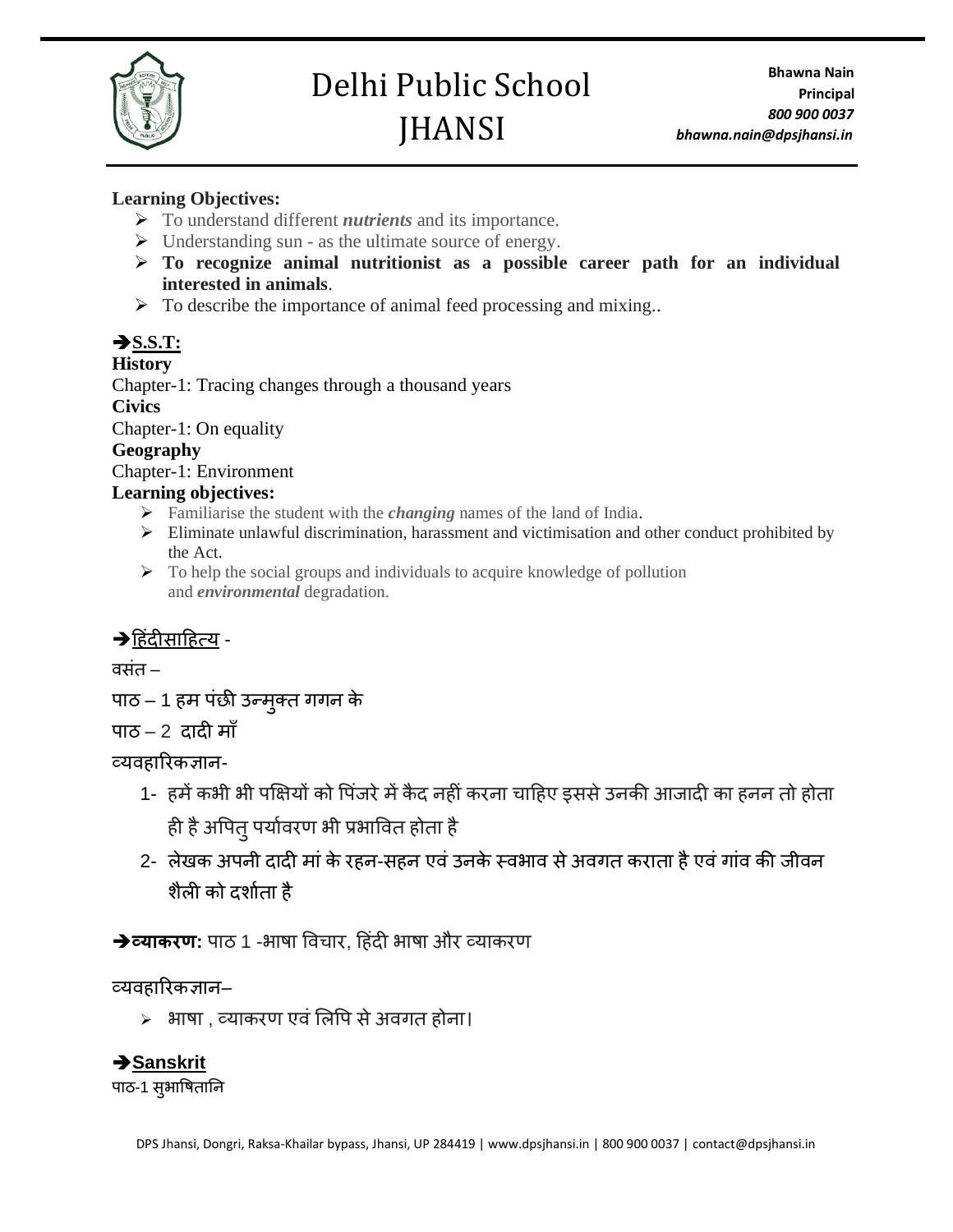

## पाठ-2 दुर्बुद्धि विनश्यति

## **व्यवहाररक ज्ञान**

- $>$  विदयार्थियों को संस्कृत भाषा के प्रति रुचि एवं ज्ञान में वृदधि करना
- ➢ पवद्याधथायों मेंनैनतक मूल्यों मेंवद्ृधि किना

## ➔**व्याकरण**

➢ शब्दरूप

## **व्यवहाररकज्ञान**

- $>$  विदयार्थियों कोस्त्री शिक्षा के महत्व से परिचित कराना
- $>$  विदयार्थियों में संस्कृत भाषा के प्रति रुचि तथा ज्ञान वृदधि करना

## ➔**Computer:**

Chapter 8: Number System

## **Learning Objectives:**

- $\triangleright$  Types of number system
- $\triangleright$  Conversation of decimal to binary and vice versa.
- $\triangleright$  Arithmetic operation in binary

#### **Skill:**

 $\triangleright$  creating movie from still pictures and videos

## **श्लोक**

शुभं करोति कल्याणम् आरोग्यम् धनसंपदा।

## शत्रुबुद्धिविनाशाय दीपकाय नमोऽस्त् ते।।

अर्थात् : मैं दीपक के प्रकाश को प्रणाम करता हूं जो शुभता, स्वास्थ्य और समृद्धि लाता है, जो अनैतिक भावनाओं को नष्ट करता है बार-बार दीपक के प्रकाश को प्रणाम करता हूं।

## **दोहा**

रूठे सुजन मनाइये जो रूठे सौ बार। रहिमन फिर फिर पोइये टूटे मुक्ताहार।।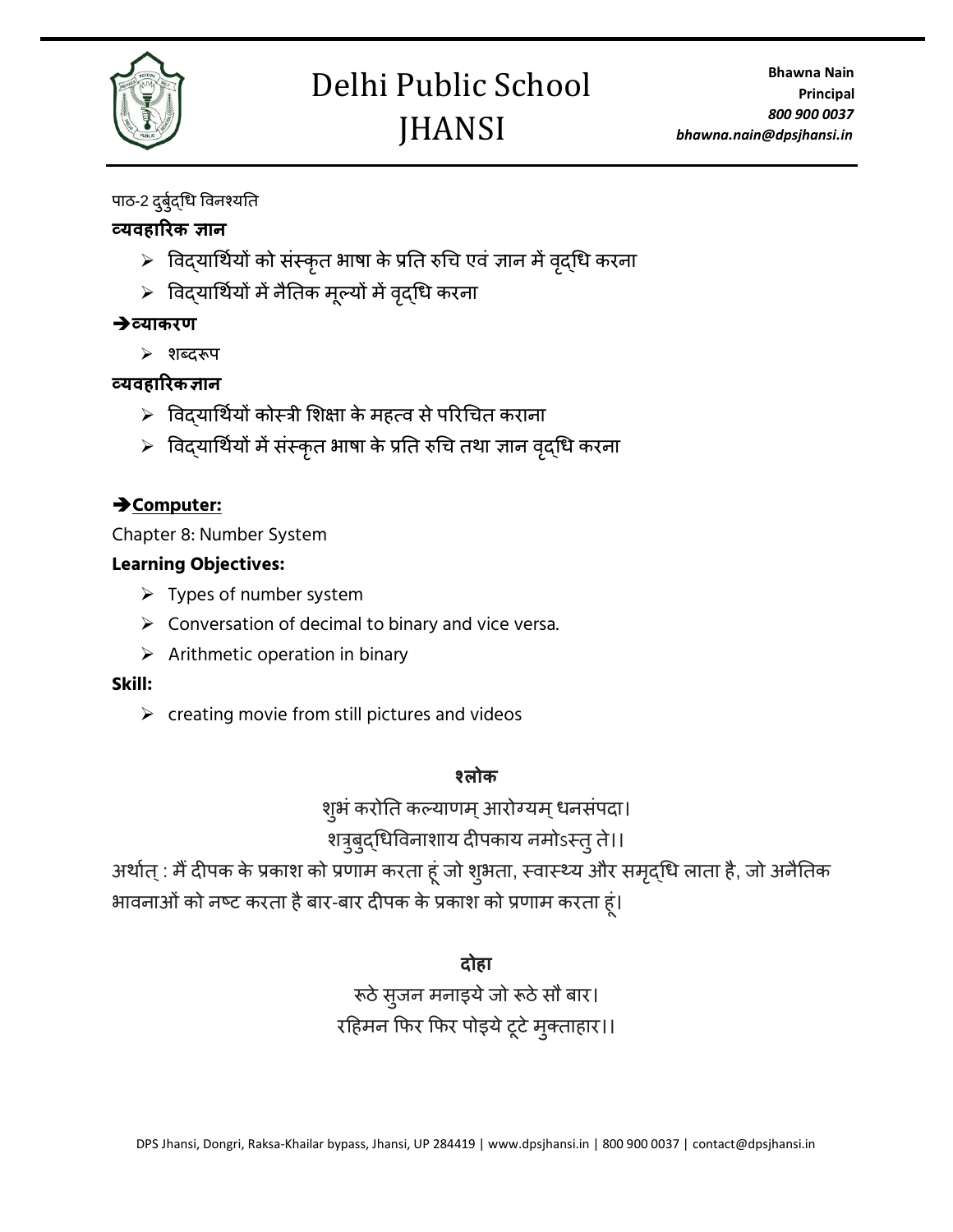**Bhawna Nain Principal** *800 900 0037 bhawna.nain@dpsjhansi.in*

# Delhi Public School **JHANSI**



अर्थ- यदि आपका कोई मित्र या खास नाराज हो जाता है, तो उसे एक बार नहीं सौ बार मानना चाहिए | जिस प्रकार एक मोती कि माला टूटनें पर सभी मोतियों को एकत्र कर वापस एक धागे में पिरोया जाता हैं और वह एक माला बन जाती है | ठीक उसी प्रकार अपनें खास को बार-बार मनानें पर वह मान जायेगा |

## **कववता**

जो तुम आ जाते एक बार कितनी करूणा कितने संदेश पथ में बिछ जाते बन पराग गाता प्राणों का ताि ताि अनुराग भरा उन्माद राग आँसू लेते वे पथ पखार जो तम आ जाते एक बार ाँस उठतेपल मेंआर्द्ानयन धुल जाता होठों से विषाद छा जाता जीवन में बसंत लूट जाता चिर संचित विराग आँखें देतीं सर्वस्व वार जो तुम आ जाते एक बार

## **English Poem**

When Things go wrong, as they sometimes will, When the road you're trudging seems all uphill, When the funds are low and debts are high, And you want to Smile but have to sigh. When care is pressing you down a bit, Rest, if you must, but don't you quit.

Life is queer with its twists and turns, As everyone of us sometimes learns, And many a failure turns about, When he might have won if he'd stuck it out, Don't give up though the pace seems slow, You might succeed with another blow.

Often the struggler has given up,